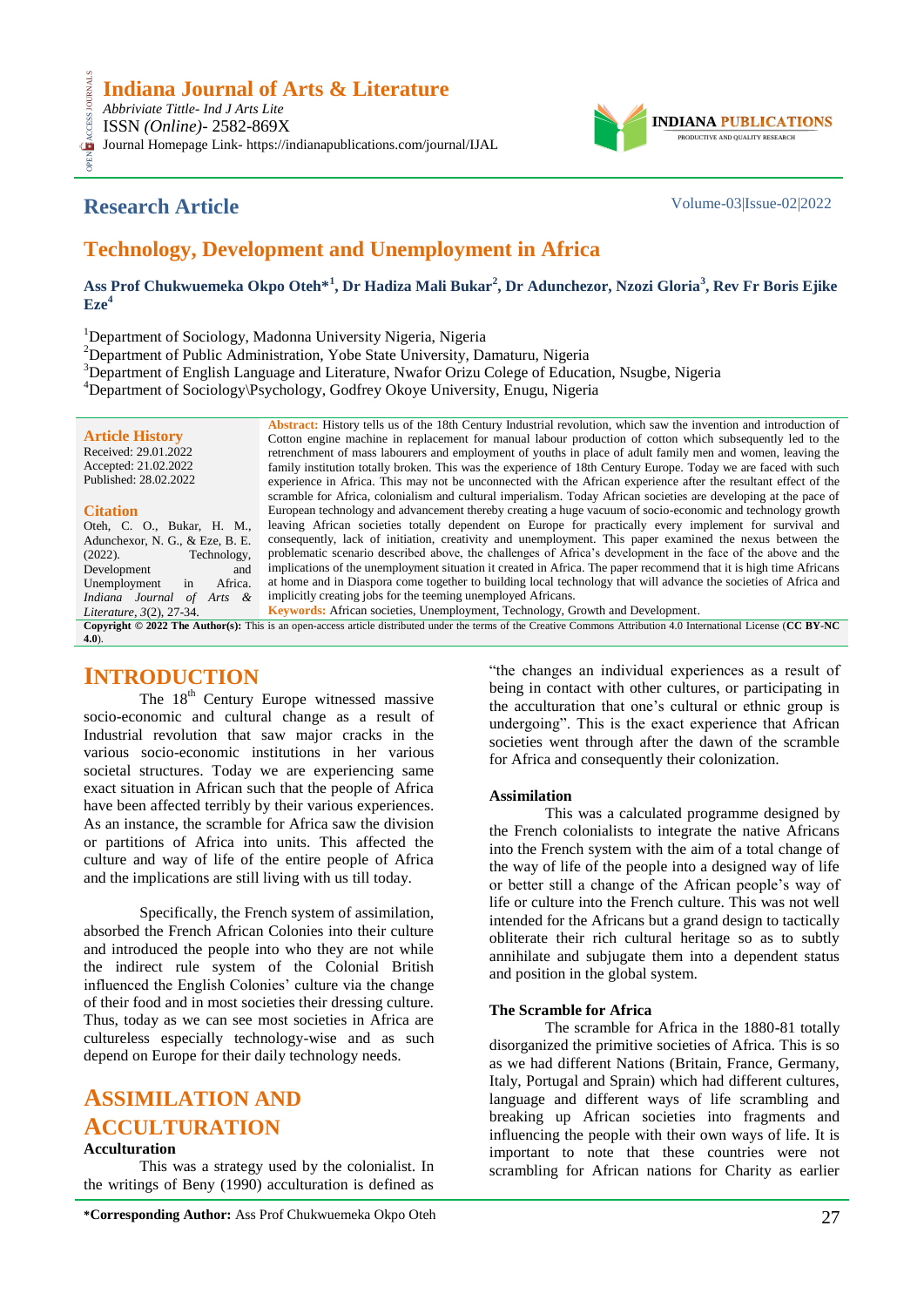indicated but rather for the show of power and supremacy within European Power blocks and for their selfish economic gains. At that time acquiring territories was a show of prowess, pre-eminence, domination or national power. The cumulative effects of all these activities altered the psychology and especially the culture of the people of Africa. The act of African acculturation of western culture altered the human identity of the Africans, such that the psychology of the average African became re-programmed to look outside his or her shores for their daily needs. This therefore resulted in the killing of every spirit of advancement, initiation and the need to look within or improve the traditional technological tools of survival.

Africa is considered by most paleoanthropologist to be the oldest inhabited territory on earth with the human species originating from the continent (Wikipedia, 2019). If this is true and by any means then, under-development should not be attributed to Africa; science and technology should not also be a dream or aspiration for African societies but should have been a way of living. Therefore there has to be a better explanation for the lack of growth in all human spheres in Africa which finds expression in her colonization and the activities of their colonial masters.

### **Growth and Development**

In Africa and shamefully too, it is an act of development or modernization when you act like a European, or rather when you lead a life that can be called a modern way of living that is what the modernization theorist explain as modernization. In other words when the social institutions in a society is consciously altered by another society or influenced by another society the dominated society is regarded as a modern society. This is the unfortunate situation African nations have found themselves. We need as a precursor to have a clear understanding of what development stand for Development is the daily changes, improvements, advancement and up-grade of every aspect of our daily living. Development can easily be defined to be high rising building or new fashion. In all these definitions they all have same meanings. In this paper the entire world is developing at same pace because the latest innovation you can find in Europe or anywhere in the world can be found in all nook and cranny of the world, especially in Africa where the rich can afford to buy the latest cars and house hold accessories that he or she desires and get them delivered to him anywhere in Africa. To this sense the advancement of technology in Europe means development in a state in Africa. If and when that equipment breaks down as a result of environment, e.g bad roads, electric or power energy faults occasioned by in-consistent power supply or bad handling that product or equipment becomes abandoned or moribund. This is the story of development in Africa.

On the other hand, the sense of growth implies the gradual changes that take place in all living and non living organisms, in the case and instance of science and technology, daily man desires a better living, a better conditions of services, a more comfortable and relaxing services from every instruments and tools of human survival. As a result of the daily needs of man and the desires of man to improve his survival tools man is constantly improving and the African man is not and should not be an exception. Upgrading and changing his everyday living conditions and environment is the act of growth as it is applicable in Europe quite unlike in Africa where we buy products, equipment's and gadgets that were made to serve particular societies, peculiar peoples, climate and environments. Such being the case, when we acquire these facilities we celebrate that we are developed or developing but ironically yes. Africa is developed or developing in the fiction sense of what development is for and not what it stands for. At this point in this discuss it may be necessary for us to look at what unemployment is and the situation of unemployment in Africa.

## **WHAT IS UNEMPLOYMENT?**

Unemployment can be likened to where an individual is jobless; an able body person desires to work but cannot get him or herself to be employed. Methods of calculation and presentation of unemployment rate vary from country to country. While some countries may count insured unemployed only, some may count those in receipt of welfare benefits only. Likewise, while some may count only the disabled and other permanently unemployable people, some countries may only count those who choose (and are financially able) not to work, supported by their spouses and caring for a family. Likewise, some count students at college and so on. There may also be differences in the minimum requirements and some may consider people employed even if only marginally associated with employment market (for example, working only one hour per week. There can be differences in the age limit. As an instance, Eurostat uses 15 to 74 years old when calculating unemployment rate and the Bureau of Labour Statistics uses anyone 16 years of age or older (in both cases, people who are under education, retired, on maternity/paternity leave, prevented from working due to health or do not work but have been inactive in seeking employment in the last four weeks are excluded from the workforce, and therefore not counted as unemployed). Unemployment rates are often seasonally adjusted to avoid variations that depend on time of year. Employment rates as a percentage of total population in working age is sometimes used instead of unemployment rate.

In literature there are different types of unemployment but we will focus on very few types of unemployment that concerns this paper. These are briefly looked at below.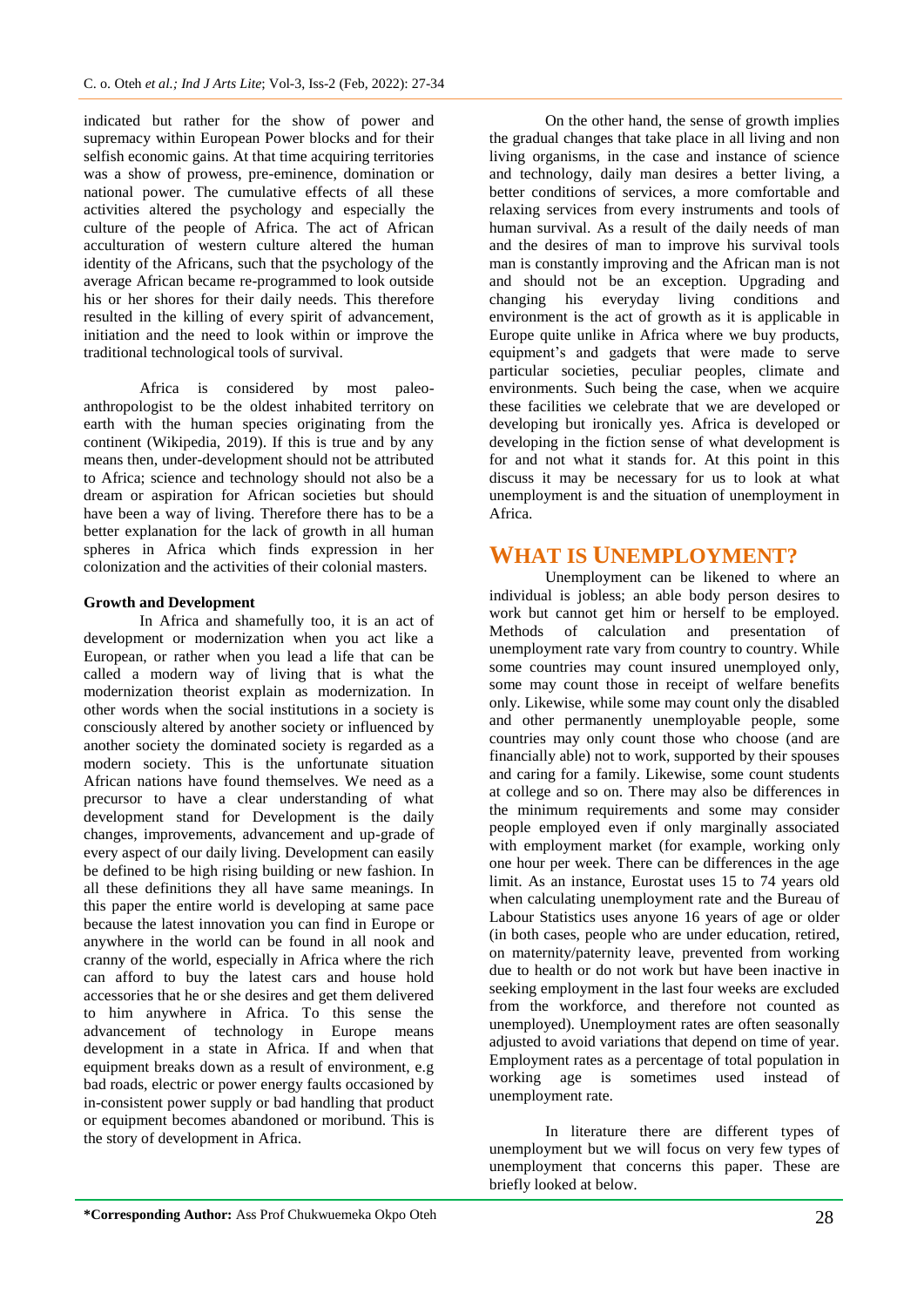#### **Market Demand Unemployment**

This is a situation whereby manufacturing industries, employ or retrench workers as a result of increase or decrease in market sales of their products This does not mean that the individuals who are by this process unemployed does not have the required skills and competence to be employed but are forced to be unemployed as a result of the market forces especially prevalent in a free competitive capitalist market. This situation might be temporal as the individuals might be reabsorbed into the work force when the market situation changes.

#### **Structural Unemployment**

This includes any form of changes in the means of production which includes tools, equipments, faulty location of industries etc. This will lead to unemployment and this particular type of unemployment and this particular type of unemployment is our concern is this paper. The reverse is the case when you are employed and you are paid for work done.

Youth unemployment has remained a major political and socio-economic challenge in Africa. A study done Baah-Boateng (2016) based on panel data of 41 African countries covering 2000-2010, found a demographic youth bulge and poor economic growth from both supply and demand sides of the market to be key drivers of youth unemployment in Africa. This same study can also be linked up with the study done by Todaro (1997) where he argued that in the past 3 decades the cities of the developing world in general and of Africa in particular have witnessed a remarkable and in many ways unprecedented demographic growth spurn.

According to the United Nations, developing countries mostly in Africa are taking in a disproportional number of refugees currently 80% of the world's refugee's population. Refugees hosted in developing countries put enormous pressure on water and health care system in host community. The office of the United Nations High Commission for Refugees (UNHCR) says the world is currently facing the highest levels of displacement ever in history, with an unprecedented 65.3 million people forced from their homes by war, internal conflicts, drought or poor economies. Among these are 21.3 million refugees, over half of whom are under the age of 18; the rest are economic migrants and internally displaced persons (Momodu, 2017).

More so, despite some slowdown in the rates of increase in the past few years as a result of falling wages, contracting social science and changing

demographic trends contemporary urban areas remain the growth poles of economic progress and the lightning rods of political and social unrest. Nowhere is this dilemma more visible or the resulting problems more intractable than in the crowded cities of sub-Sahara Africa where the most performing economies according to World Bank (2019) has an unemployment rate average of 6.1% for the excluding high income, 5.0% for the high income countries, 4.9% for the low and middle income, 3.6% for the low income, 4.0% for the lower middle income 5.1% for the middle income and 6.1% for the upper middle income economies (World Bank, 2019).

These are all attributed to be the fallouts of faulty governance, faulty systems of government, faulty leadership and faulty adaptations of social institutions that alter the structure of African societies and especially which alters the people culture. Societies of the world have adopted systems of governance as a result of their needs there growth and advancement, therefore societies do not start practicing any particular system of government because they are told to do so by European nations that have laid the foundation for the kind of democracy they are practicing today Rather and regrettably, the societies are ripe or advanced enough to adopt systems of governance that will help engineer or engender the growth of such societies as is the case of African States adopting democratic system of governance which are alien to their indigenous traditional societies, which is a very expensive system of administration and which destructively breed capitalist economy. Unfortunately too, Africa is no more a productive continent but rather subjugated to a consumption continent totally dependent on the European nations for survival thereby breeding and escalating the rate of unemployment in the African continent vis-à-vis the rest of the world continents.

#### **Unemployment in Africa: The Current Scenario**

For purposes of comparison, harmonized value is published by International Labour Organization (ILO) and by OCED. The ILO harmonized unemployment rate refers to those who are currently not working but are willing and able to work for pay, currently available to work and have actively searched for work. The OCED harmonized unemployment rate gives the number of unemployed persons as the percentage of the Labour force. Most unemployed rates given in the table below are derived from national statistics and therefore not directly comparable (Wikipedia, 2019). The table below displays the actual current values for unemployment rates reported in several countries part of Africa.

| <b>Table 1:</b> Unemployment Rate/Africa |         |                   |                    |                 |  |
|------------------------------------------|---------|-------------------|--------------------|-----------------|--|
| S/N                                      | Country | % as at Dec. 2019 | Last               | <b>Previous</b> |  |
|                                          | Namibia | 23.2              | 33.40 (Dec. 2018)  | 34.0            |  |
|                                          | Angola  | 7.2               | 30.70 (Sept. 2019) | 29.0            |  |

**\*Corresponding Author:** Ass Prof Chukwuemeka Okpo Oteh 29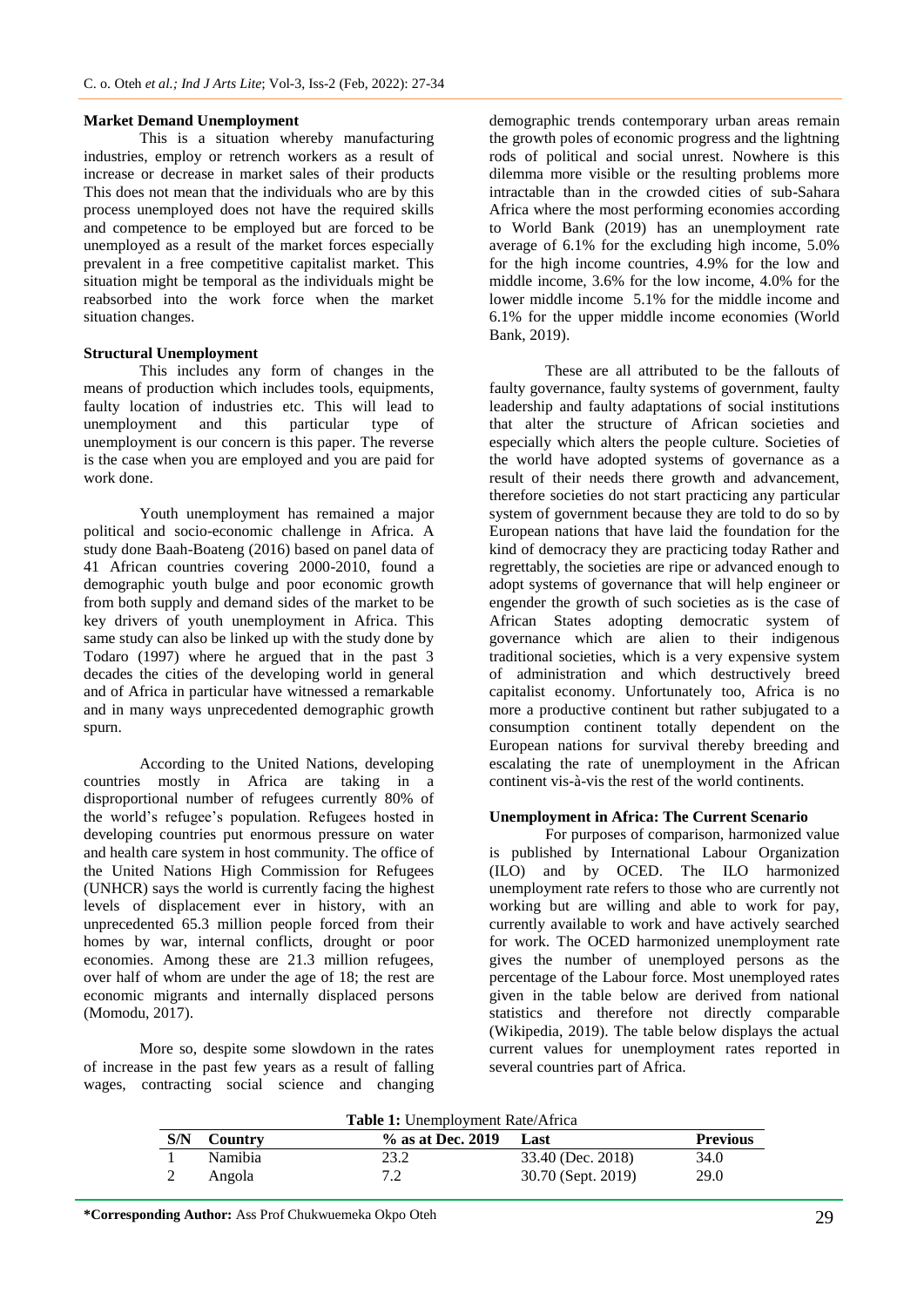| 3                       | South Africa             | 27.3                     | 29.10 (Sept. 2019) | 29.0  |
|-------------------------|--------------------------|--------------------------|--------------------|-------|
| $\overline{\mathbf{4}}$ | Mozambique               | 3.2                      | 25.04 (Dec. 2017)  | 24.37 |
| 5                       | Lesotho                  | 23.5                     | 23.60 (Dec. 2018)  | 23.61 |
| 6                       | Nigeria                  | 23.5                     | 23.10 (Sept. 2018) | 22.7  |
| $\boldsymbol{7}$        | Swaziland                | 11.0                     | 22.50 (Dec. 2018)  | 22.3  |
| 8                       | Gabon                    | 19.6                     | 19.50 (Dec. 2018)  | 19.4  |
| 9                       | Etheopia                 | 1.8                      | 19.10 (Dec. 2018)  | 16.9  |
| 10                      | Senegal                  | 6.5                      | 19.00 (March 2019) | 15.1  |
| 11                      | <b>Botswana</b>          | 18.2                     | 17.90 (Dec. 2018)  | 17.6  |
| 12                      | Libya                    | 17.3                     | 17.30 (Dec. 2018)  | 17.1  |
| 13                      | Rwanda                   | 1.0                      | 16.00 (Aug. 2019)  | 15.0  |
| 14                      | Tunisia                  | 15.5                     | 15.10 (Sept. 2019) | 15.3  |
| 15                      | Sao Tome and Principe    | 13.4                     | 13.30 (Dec. 2018)  | 13.1  |
| 16                      | Sudan                    | 13.0                     | 12.90 (Dec. 2018)  | 12.7  |
| 17                      | Cape Verde               | 12.3                     | 12.20 (Dec. 2018)  | 12.2  |
| 18                      | Mauritania               | 10.3                     | 11.80 (Dec. 2017)  | 11.66 |
| 19                      | Algeria                  | 6.1                      | 11.70 (Sept. 2018) | 11.1  |
| 20                      | Republic of the Congo    | 10.4                     | 10.40 (Dec. 2018)  | 10.2  |
| 21                      | Tanzania                 | 1.9                      | 9.70 (Dec. 2018)   | 9.9   |
| 22                      | Mali                     | 9.8                      | $9.60$ (Dec. 2018) | 9.4   |
| 23                      | Morocco                  | 9.0                      | 9.40 (Sept. 2019)  | 8.5   |
| 24                      | Kenya                    | 9.3                      | 19.30 (Dec. 2018)  | 11.5  |
| 25                      | <b>Equatorial Guinea</b> | 4.1                      | 9.20 (Dec. 2018)   | 9.2   |
| 26                      | Gambia                   | 8.9                      | 8.90 (Dec. 2018)   | 8.9   |
| 27                      | Egypt                    | 11.3                     | 7.80 (Sept 2019)   | 7.5   |
| 28                      | Zambia                   | 7.1                      | 7.15 (Dec. 2019)   | 7.21  |
| 29                      | Ghana                    | 6.8                      | 6.70 (Dec. 2018)   | 6.6   |
| 30                      | Mauritius                | 6.9                      | 6.70 (Sept. 2019)  | 6.6   |
| 31                      | Central African Republic | 6.5                      | 6.50 (Dec. 2018)   | 6.4   |
| 32                      | Eriterea                 | 6.5                      | 6.50 (Dec. 2018)   | 6.5   |
| 33                      | Burkina Faso             | 6.1                      | 6.10 (Dec. 2018)   | 6.0   |
| 34                      | Chad                     | 2.3                      | 5.89 (Dec 2017)    | 5.78  |
| 35                      | Malawi                   | 5.4                      | 5.40 (Dec. 2018)   | 5.5   |
| 36                      | Zimbabwe                 | 4.9                      | 4.90 (Dec. 2018)   | 5.16  |
| 37                      | Sierra Leone             | 4.3                      | 4.30 (Dec. 2018)   | 4.3   |
| 38                      | Guinea Bissau            | 4.1                      | 4.10 (Dec. 2019)   | 4.1   |
| 39                      | Comoros                  | 3.7                      | 3.70 (Dec. 2018)   | 3.7   |
| 40                      | Guinea                   | 3.6                      | 3.60 (Dec. 2018)   | 3.6   |
| 41                      | Seychelles               | $\overline{\phantom{0}}$ | 3.50 (Dec. 2018)   | 4.1   |
| 42                      | Cameroon                 | 3.3                      | 3.40 (Dec. 2018)   | 3.4   |
| 43                      | <b>Ivory Coast</b>       | 2.4                      | 2.50 (Dec. 2018)   | 2.5   |
| 44                      | Benin                    | 2.0                      | 2.10 (Dec. 2018)   | 2.5   |
| 45                      | Uganda                   | 1.8                      | 2.10 (Dec. 2017)   | 2.0   |
| 46                      | Liberia                  | 2.0                      | 2.00 (Dec. 2018)   | 2.0   |
| 47                      | Madagascar               | 1.6                      | 1.70 (Dec. 2018)   | 1.7   |
| 48                      | Togo                     | 1.7                      | 1.70 (Dec. 2018)   | 1.7   |
| 49                      | Burundi                  | 1.5                      | 1.5 (Dec. 2018)    | 1.5   |
| 50                      | Niger                    | 0.3                      | $0.30$ (Dec. 2018) | 0.3   |

**Source:** World Bank, 2019

From the table I above, it could be seen that it is only Niger that is an African country that has the unemployment percentage of 0.30% as at December 2019 and flowing from the period prior to that. More so, it is only Comoros (3.7%), Guinea (3.6%), Cameroon (3.3%), Ivory Coast (2.4%), Benin (2.0), Uganda (1.8%), Liberia (2.0%), Madagascar (1.6%), Togo (1.7%) and Burundi (1.5%) that posted unemployment percentage rates that are below 4%. Ironically these are countries with very low population and incidentally too,

most of them are Francophone countries. Namibia (23.2%), South Africa (27.3%), Lesotho (23.5%), Gabon (19.6%), Botswana (18.2%), Libya (17.3%) and Tunisia (15.5%) are among the worst countries that posted unemployment percentage rates that were above 15.0%. The implication of this is that poverty rate in these countries will definitely be high while development will be grossly handicapped in these countries. Most of them had long periods of colonization and some of them are still caught in the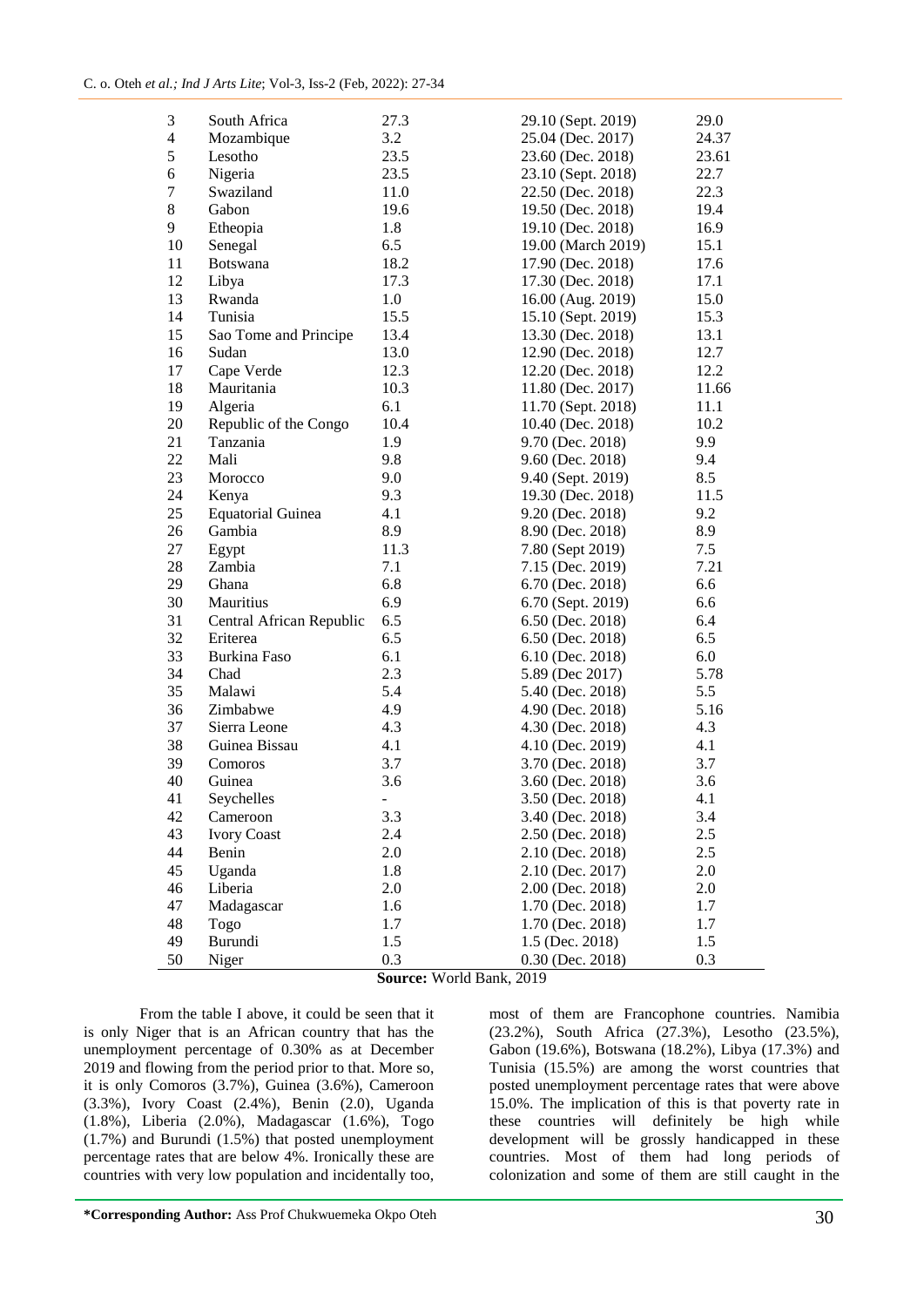web of neo-colonialism and imperialism up till now. With this scenario one wonders how they can compete favourably with developed countries in the globalized capitalist economy and still not have majority of their population unemployed as a result of the technological

growth in these industrialized nations to which they are just puppets or appendages. The table II below presents the picture of the percentage unemployment rate in other countries of the world which could be compared with the scenario in the African countries.

**Table 2:** List of Some Non-African Countries by Unemployment Rate

| S/N                      | Country                 | <b>Table 2.</b> List of Some ivon-Affican Countries by Onemployment Nate<br><b>Unemployment Rate (%)</b> | <b>Source/Date of Information</b> |  |
|--------------------------|-------------------------|----------------------------------------------------------------------------------------------------------|-----------------------------------|--|
| $\mathbf{1}$             | Andorra                 | 3.7                                                                                                      | Sept. 2015                        |  |
| $\overline{c}$           | Australia               | 5.0                                                                                                      | Dec. 2018                         |  |
| 3                        | Austria                 | 5.1                                                                                                      | Oct. 2018                         |  |
| $\overline{\mathcal{L}}$ |                         | 6.2                                                                                                      | Oct. 2018                         |  |
| 5                        | Belgium                 |                                                                                                          |                                   |  |
|                          | <b>Brazil</b>           | 13.1                                                                                                     | Q1 2018                           |  |
| 6                        | <b>British</b>          | 2.9                                                                                                      | 2014                              |  |
|                          | Virgin                  |                                                                                                          |                                   |  |
|                          | Island                  |                                                                                                          |                                   |  |
| 7                        | Bulgaria                | 5.4                                                                                                      | Oct. 2018                         |  |
| 8                        | Cambodia                | 0.3                                                                                                      | 2017                              |  |
| 9                        | Canada                  | 5.6                                                                                                      | Nov. 2018                         |  |
| 10                       | China                   | 3.9                                                                                                      | 2017                              |  |
|                          | People's                |                                                                                                          |                                   |  |
|                          | Rep.                    |                                                                                                          |                                   |  |
| 11                       | Czech                   | 1.9                                                                                                      | Nov. 2018                         |  |
|                          | Republic                |                                                                                                          |                                   |  |
| 12                       | European                | 6.7                                                                                                      | Oct. 2018                         |  |
|                          | Union                   |                                                                                                          |                                   |  |
| 13                       | France                  | 8.9                                                                                                      | Oct. 2018                         |  |
| 14                       | Germany                 | 3.3                                                                                                      | Oct. 2018                         |  |
| 15                       | Hong Kong               | 3.3                                                                                                      | Oct.- Dec. 2014                   |  |
| 16                       | Iceland                 | 2.9                                                                                                      | Oct. 2018                         |  |
| 17                       | Israel                  | 3.7                                                                                                      | Jan. 2018                         |  |
| 18                       | Italy                   | 9.7                                                                                                      | Oct. 2019                         |  |
| 19                       | Japan                   | 2.4                                                                                                      | March 2018                        |  |
| 20                       | Kuwait                  | 2.1                                                                                                      | 2017                              |  |
| 21                       | Laos                    | 1.5                                                                                                      | 2016                              |  |
| 22                       | Malaysia                | 3.5                                                                                                      | March 2017                        |  |
| 23                       | Malta                   | 3.7                                                                                                      | Oct 2018                          |  |
| 24                       | Netherlands             | 3.3                                                                                                      | April 2019                        |  |
| 25                       | New                     | 3.9                                                                                                      | Q3 2018                           |  |
|                          | Zealand                 |                                                                                                          |                                   |  |
| 26                       | North                   | 4.8                                                                                                      | Q3 2017                           |  |
|                          | Korea                   |                                                                                                          |                                   |  |
| 27                       | Norway                  | 4.0                                                                                                      | Sept 2018                         |  |
| 28                       | Poland                  | 3.8                                                                                                      | Oct. 2018                         |  |
| 29                       | Portugal                | 6.7                                                                                                      | Oct. 2018                         |  |
| 30                       | Romania                 | 4.0                                                                                                      | Oct. 2018                         |  |
| 31                       | Russia                  | 6.0                                                                                                      | March 2016                        |  |
| 32                       | Singapore               | 2.1                                                                                                      | Q1 2018                           |  |
| 33                       | Spain                   | 13.92                                                                                                    | Q3 2019                           |  |
| 34                       | Switzerland             | 2.4                                                                                                      | June 2018                         |  |
| 35                       | Syria                   | 50.0                                                                                                     | 2017                              |  |
| 36                       | Taiwan                  | 3.72                                                                                                     | Feb. 2019                         |  |
| 37                       | Thailand                | 0.7                                                                                                      | 2017                              |  |
| 38                       | <b>UAE</b>              | 1.6                                                                                                      | 2016                              |  |
| 39                       | United                  | 3.8                                                                                                      | March 2019                        |  |
|                          | Kingdom                 |                                                                                                          |                                   |  |
| 40                       | United                  | 3.5                                                                                                      | Sept. 2019                        |  |
|                          | <b>States</b>           |                                                                                                          |                                   |  |
| 41                       | Vietnam                 | 2.2                                                                                                      | 2017                              |  |
|                          | Source: Wikipedia, 2019 |                                                                                                          |                                   |  |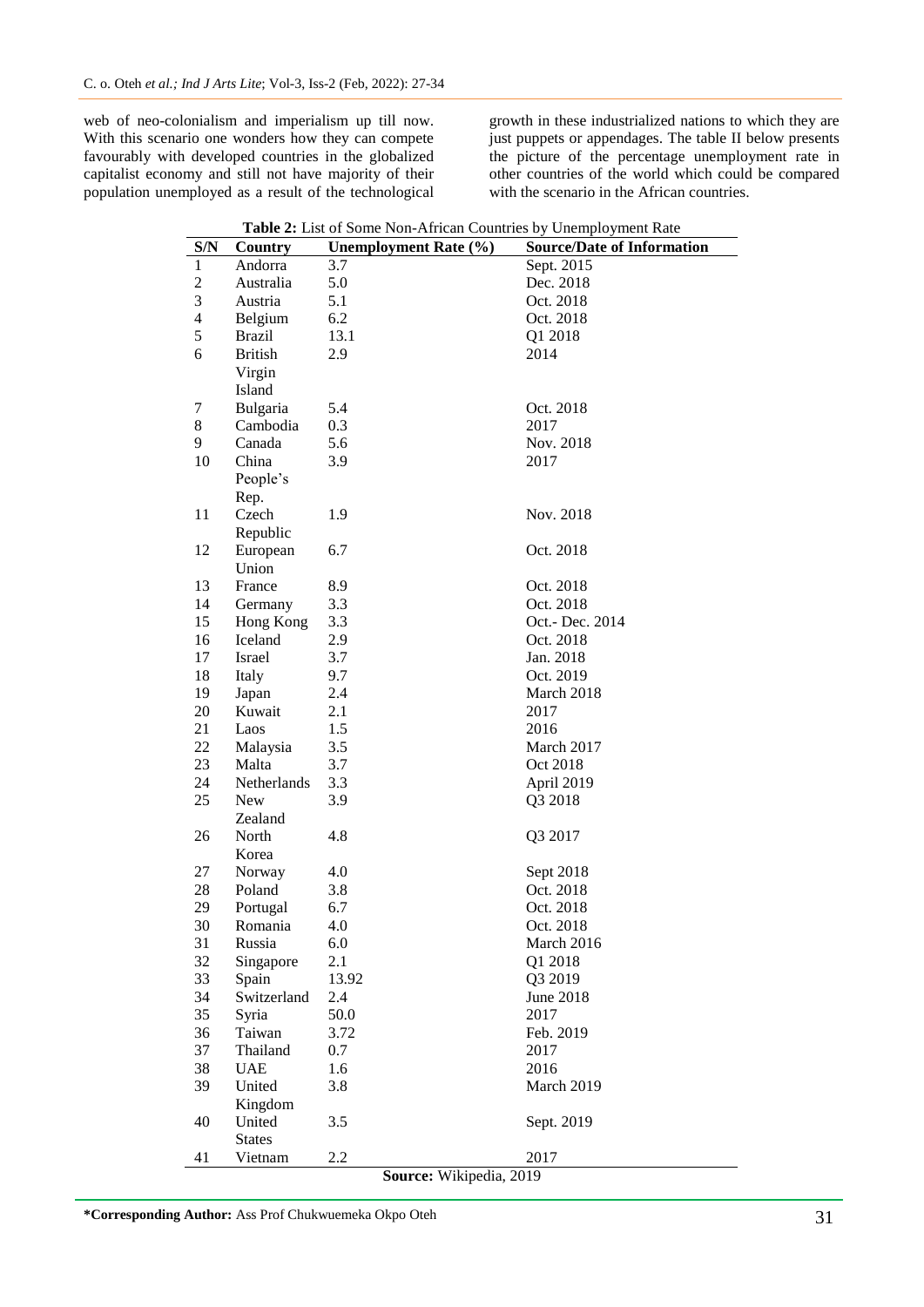As could be seen from table II above, it could be seen that it is only Syria (50.0%), Spain (13.92%), and Brazil (13.1%) that posted percentage figures that were above 10% or so to say two digits. On the other hand, countries like Thailand (0.7%), Cambodia (.3%), UAE (1.6%), Czech Republic (1.9%), Laos (1.5%), Japan, (2.4%), Peoples Republic of China (3.9%), Singapore (2.1%), Malaysia (3.5%), United Kingdom (3.8%) Vietnam (2.1%) Germany (3.3%), Taiwan (3.72%) and United States (3.5%) among other European industrial giants had very low percentage unemployment rate compared to the African countries. One therefore wonders what their development would be in the face of their technological backwardness vis-àvis countries like Malaysia, Japan, China, Singapore among others that are highly technologically advanced and that exports their technology to these consumer African Nations.

## **Technology and Unemployment in Africa**

Just like all other issues, European nations are constantly producing goods and manufacturing product as a result of their own needs. Their products, equipments and services are in most instances environmental based such that in some situations if such equipment is used in tropical environment, such equipment will malfunction and in many instances, Africans go ahead to procure such equipments and unfortunately bring them to Africa and of course the equipments' life span are short lived due to the disparities in their presupposed manufacture and anticipated-to-be-used environment.

In recent times of globalization and the making of the entire world a global village, Africa is most hit in all spheres of unemployment, economic depression and societal breakdown of the various social institutions. This is so because African states are all subject to the modernization fever which they have all been infected with. This in no small way has affected the psyche of the middle class, average white color worker, entrepreneurs, owners of industries and people in the corridors of leadership. Let us remember that as earlier stated; modernization is the act of leading a false life, false institution, and false nation hood thereby producing products that are not culturally compliant to their societal need. In all the various organizations and establishment of labour, daily European nations are introducing automated technology or rather robot technology in place of human labour for almost all purposes ranging from performing of house chores, office secretarial services, security detective operations to operation of industrial machines and war arsenals. In recent times we have seen the production of drones that can be used for different purposes as one may be desire with almost 100% perfection in the delivery of the expected services. The above not withstanding recent technologies has gone to the extent of manufacturing cars that can travel or operate on roads without a driver and as well cars, trains and other heavy duty vehicles

that can operate conveniently within congested city structures and environments, just as solar and electric automobile engines which are to replace fuel combustible engines has been produced and are in circulation. As could simply be seen with the advent of modern technologies in many spheres of human life especially in this globalized world, WhatsApp has killed BBM, Youtube has killed DVD, Bluetooth killed Infrared, Xender killed Bluetooth, Zapya killed Xender, CDs killed Cassettes, Andriod killed Window phones, Phones killed Post offices, SMS killed Letter writing, E-mail killed Fax, Computer killed Typewriters, E-Card killed Hallmark Cards, Internet killed Libraries, Google killed Dictionary, Winkipedia killed Encyclopedia just as Civilization Killed Culture. These has therefore become a daily challenge in the world and especially Africa with Africa competing with the rest of the western world in this globalized system as an underdog such that with daily introduction of any new world technology thousands of Africans in different states must lose their jobs to these new technologies thereby compounding and complicating the challenging situation of unemployment in Africa.

## **CONCLUSION**

This paper concludes that not minding all the so many challenging situations African societies have gone and is still going through, African Nation can still stand up and not only make a change but start growing as nations and as a continent. But this is only if we realize that we are not growing but rather we are developed in the image of European Nations or rather growing other nations. In other words we are all living in false hood in Africa with our indigenous survival technologies phased out as obsolete and archaic and not in tune with the demands of the lifestyles of the modern world. More so our not breaking from the shackles and strong holds of our erstwhile colonial masters and start looking inwards indigenously will still continue to do us damage the more.

### **Recommendation**

This paper having looked at the various historical experiences of Africans and the world at large recommends an urgent need for African societies to hurriedly take to agriculture extensively employing our local and indigenous technology. By so doing Africans can provide for our basic food needs and would have surplus for export. This means in other words that we have taken care of food security in African and can create employment for Africans too with the adoption and adaptation of our local technology and farm tools to the mass production of the required agricultural products.

Another seemingly, interesting and unavoidable situation is the transfer of technology. It is here suggested that we should not hide about the reality that African societies needs the advanced scientific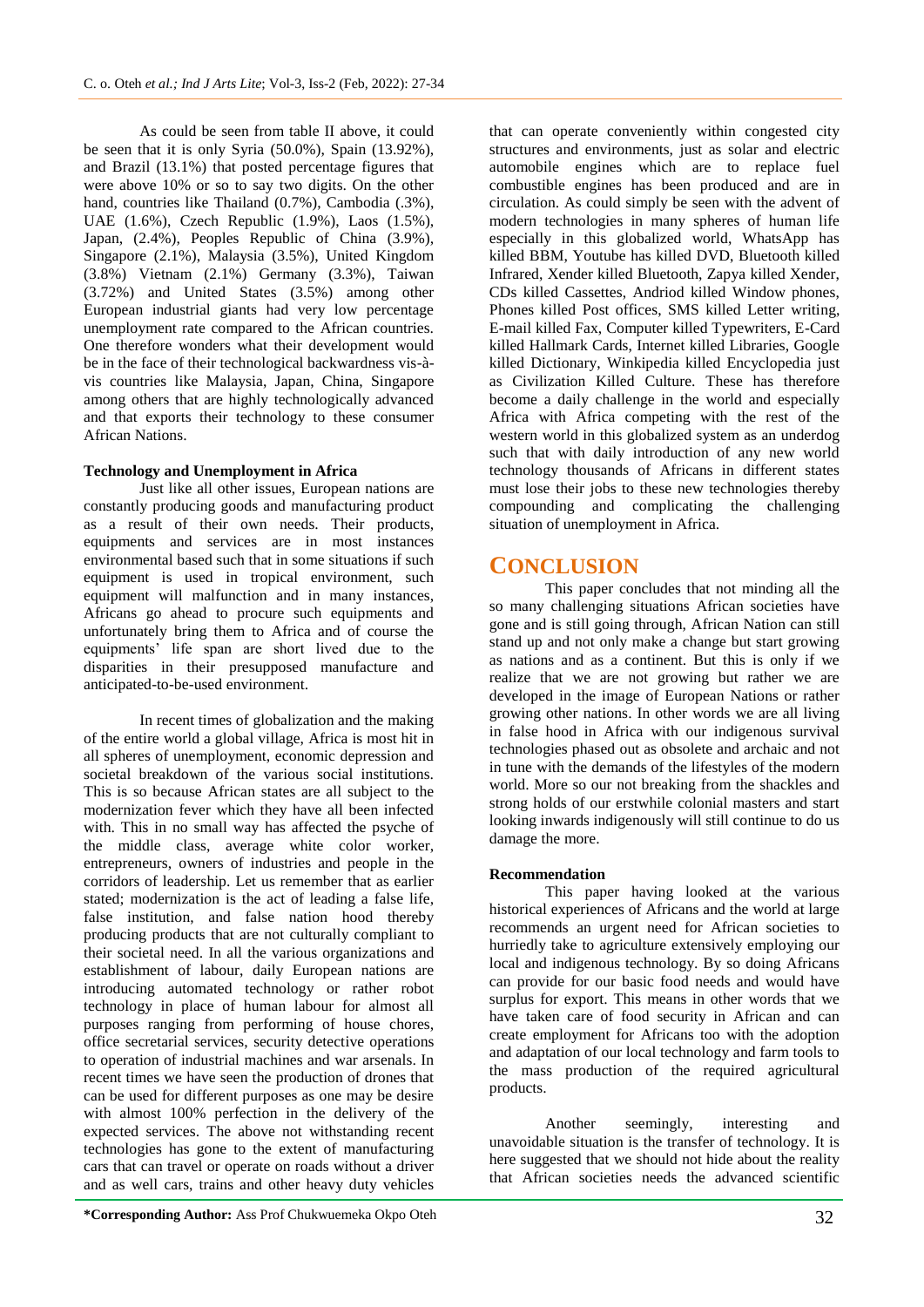knowledge of the Europeans in science and technology growth of African societies in different areas of Agriculture, Science and Technology bearing in mind the Environmental differences and weather conditions disparities in the world.

African Elites and the rich should be discouraged from buying equipments that are not only expensive but are not compliant with African climate and environment. The African rich should be regulated in their spending excesses in European nations, knowing that so much of such monies are looted, and stolen monies from their home countries where millions of their people are dying of hunger. Rather they should be encouraged to invest these fund in the fabrication of adaptable technologies that could be effectively employed in our Agricultural practices and other aspects of our daily living. Just recently, a Nigerian invented an application that could replace WhatsApp and Messenger as an application for mass communication under cheap cost. Such should be encourages and promoted for the purpose of technological growth of Nigeria in particular and Africa in general.

The issue of world globalization by European Nations should not be a do or die affair, such that all nations of the world must not be compliant at same time. This will definitely reduce the African leader quest for compliance to daily inventions and introduction of new technologies in the various sectors of Africa societies especially in the industrial and organizational sectors, where the introduction of any new production technology amounts to the loss of thousands of employees' jobs.

It is high time that Africans in Diaspora start investing their knowledge and acquired wealth back home there by reducing African dependence on Europe for practically everything for instance the establishment of modernHospitals, Schools etc.

## **REFERENCES**

- 1. Acemoglu, D., & Autor, D. (2011). Skills, tasks and technologies: Implications for employment and earnings. In *Handbook of labor economics* (Vol. 4, pp. 1043-1171). Elsevier.
- 2. Aguirregabiria, V., & Alonso-Borrego, C. (2001). Occupational structure, technological innovation, and reorganization of production. *labour Economics*, *8*(1), 43-73.
- 3. David, H. J. J. O. E. P. (2015). Why are there still so many jobs? The history and future of workplace automation. *Journal of economic perspectives*, *29*(3), 3-30.
- 4. Baccini, A., & Cioni, M. (2010). Is technological change really skill‐biased? Evidence from the introduction of ICT on the Italian textile industry (1980–2000). *New Technology, Work and Employment*, *25*(1), 80-93.
- 5. Berman, E., Bound, J., & Griliches, Z. (1994). Changes in the demand for skilled labor within US manufacturing: evidence from the annual survey of manufactures. *The quarterly journal of economics*, *109*(2), 367-397.
- 6. Bertola, G., Blau, F. D., & Kahn, L. M. (2007). Labor market institutions and demographic employment patterns. *Journal of Population Economics*, *20*(4), 833-867.
- 7. Blanchard, O., & Wolfers, J. (2000). The role of shocks and institutions in the rise of European unemployment: the aggregate evidence. *The Economic Journal*, *110*(462), C1-C33.
- 8. Blanchflower, D. G., & Burgess, S. M. (1998). New technology and jobs: comparative evidence from a two country study. *Economics of Innovation and New Technology*, *5*(2-4), 109-138.
- 9. Bogliacino, F., & Pianta, M. (2010). Innovation and employment: a reinvestigation using revised Pavitt classes. *Research Policy*, *39*(6), 799-809.
- 10. Bonanno, G. (2016). ICT and R&D as inputs or efficiency determinants? Analysing Italian manufacturing firms (2007–2009). *Eurasian Business Review*, *6*(3), 383-404.
- 11. Boone, J. (2000). Technological progress, downsizing and unemployment. *The Economic Journal*, *110*(465), 581-600.
- 12. Brynjolfsson, E., & McAfee, A. (2011). *Race against the machine: How the digital revolution is accelerating innovation, driving productivity, and irreversibly transforming employment and the economy*. Brynjolfsson and McAfee.
- 13. Casavola, P., Gavosto, A., & Sestito, P. (1996). Technical progress and wage dispersion in Italy: evidence from firms' data. *Annales d'Economie et de Statistique*, 387-412.
- 14. Caselli, F., & Coleman II, W. J. (2006). The world technology frontier. *American Economic Review*, *96*(3), 499-522.
- 15. Coad, A., & Rao, R. (2011). The firm-level employment effects of innovations in high-tech US manufacturing industries. *Journal of Evolutionary Economics*, *21*(2), 255-283.
- 16. Doms, M., Dunne, T., & Troske, K. R. (1997). Workers, wages, and technology. *The Quarterly Journal of Economics*, *112*(1), 253-290.
- 17. Evangelista, R., & Savona, M. (2002). The impact of innovation on employment in services: evidence from Italy. *International Review of Applied Economics*, *16*(3), 309-318.
- 18. Feldmann, H. (2013). Technological unemployment in industrial countries. *Journal of Evolutionary Economics*, *23*(5), 1099-1126.
- 19. Flichy, P. (2007). *Understanding Technological Innovation: A Socio-Technical Approach*. Cheltenham: Edward Elgar.
- 20. March, J. G. (1997). *Technological innovation: Oversights and foresights*. Cambridge University Press.